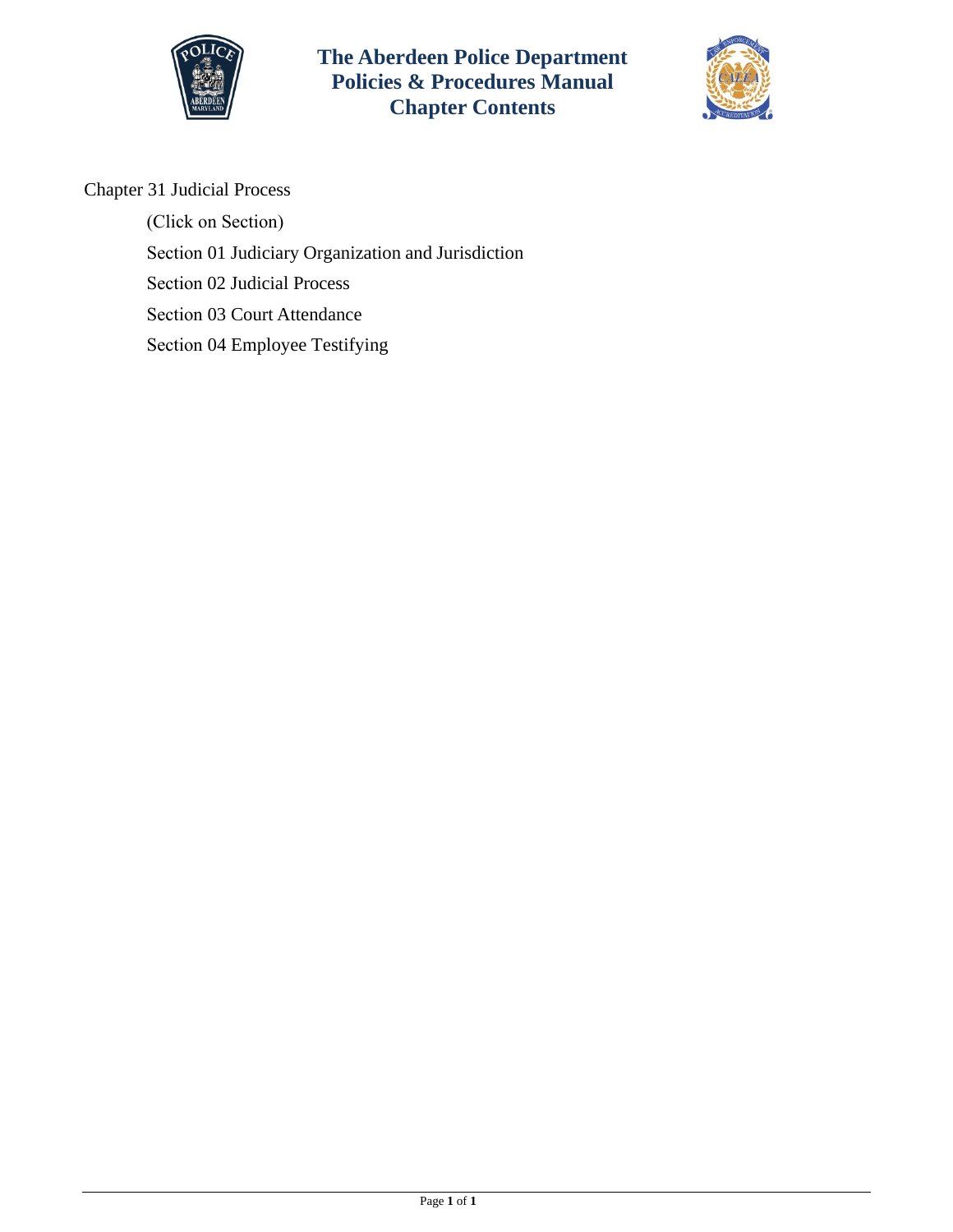



<span id="page-1-0"></span>Chapter 31 Judicial Process Chapter 31 Judicial Process Chapter of the United States of the United States of the Original Policy Section 01 Judiciary Organization and Jurisdiction Supersedes None

# **A. Court of Appeals**

- 1. The Court of Appeals is the highest tribunal of the State of Maryland.
	- a. The Court is composed of seven judges, five of whom shall sit in each case unless the Court shall direct that an additional judge or judges sit for any case.
	- b. One judge is to be elected from each of the first five Appellate Judicial Circuits and two from the Sixth Appellate Judicial Circuit, which is Baltimore City.
	- c. The terms of the judges are for fifteen years.
	- d. The Governor designates the Chief Judge.
- 2. The Court hears certain appeals from the decisions of the Circuit Courts and the several courts of Baltimore.
	- a. Chapter 56, Acts of 1973, vests exclusive initial appellate jurisdiction over any renewable judgment, decree, order, or other action of a Circuit Court or Orphans' Court in the Court of Special Appeals, effective January l, 1975.
	- b. After that date, the Court of Appeals will review decisions from below only by writ of certiorari (Code 1957, 1968 Repl. Vol., 1973 Supp., Art. 5, Secs. 5A-5B).

#### **B. Court of Special Appeals**

- 1. The Court was originally composed of five judges, each of whom was elected from a special appellate circuit.
	- a. Its jurisdiction was limited to hearing primarily criminal appeals, except where the death sentence was imposed.
- 2. By Chapter 99, Acts of 1970, the number of judges was increased from five to nine.
	- a. The special appellate judicial circuits were abolished and the new law provided that each judge should be elected from each of the five Appellate Judicial Circuits and two from the Sixth Appellate Judicial Circuit representing Baltimore City.
	- b. By Chapter 361, Acts of 1972, the number of judges was increased from nine to ten. Three judges are elected from the State at large.
	- c. Cases before the Court are to be heard by a panel of not less than three judges.
	- d. The terms of the judges are for fifteen years and the Governor designates one member of the court as the Chief Judge.
- 3. The same act enlarged the jurisdiction of the Court to encompass appeals in numerous civil matters, such as negligence cases arising out of motor vehicle accidents.
	- a. Workmen's Compensation cases, domestic cases and paternity proceedings.
	- b. Chapter 56, Acts of 1973, increased the jurisdiction of the Court of Special Appeals to include appeals taken in the following: any equity case, declaratory judgments, zoning cases, and cases from an orphans' court.

### **C. Circuit Court**

1. The Circuit Court is the highest common-law and equity court of record exercising original jurisdiction within the state.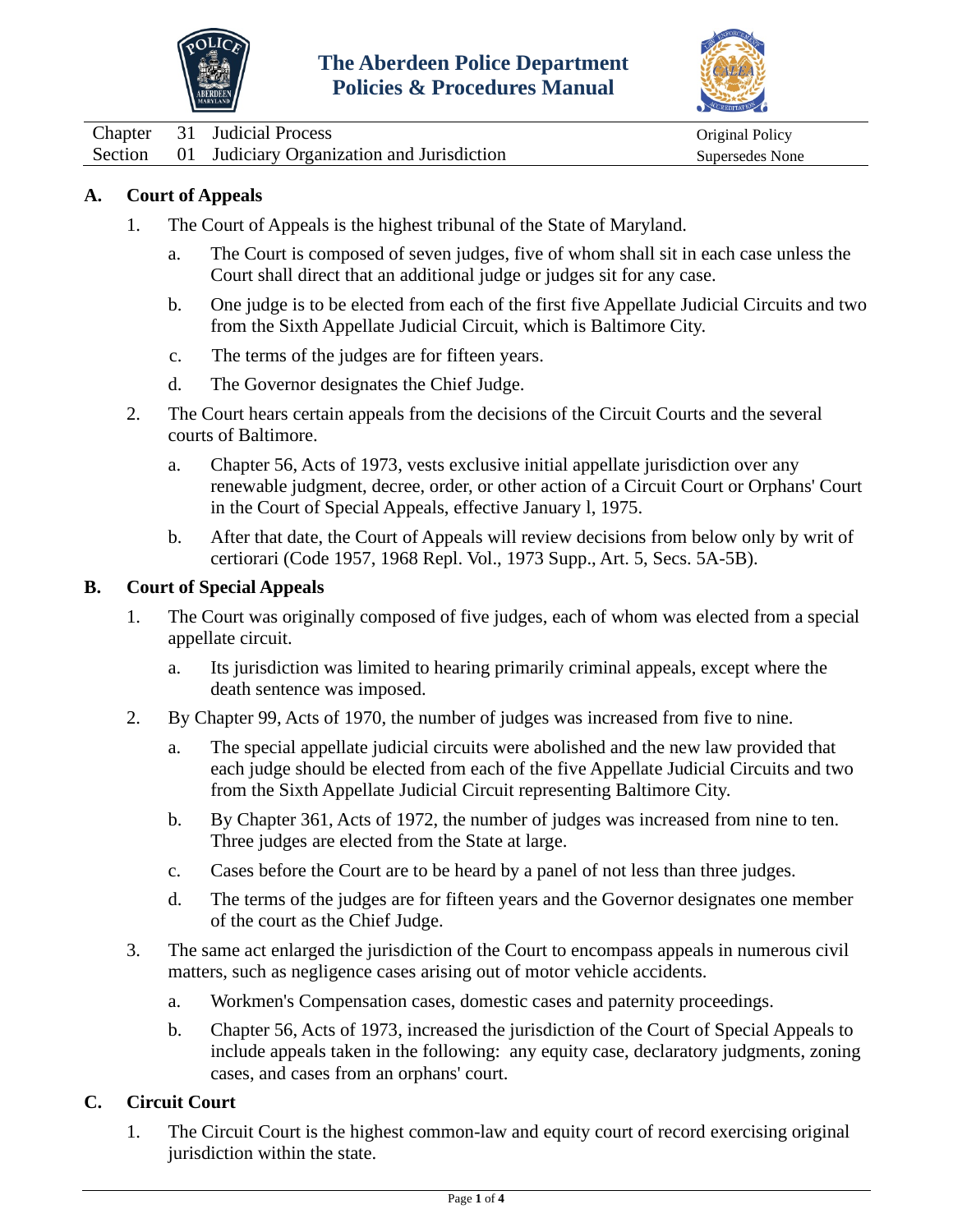



|  | Chapter 31 Judicial Process                        | Original Policy |
|--|----------------------------------------------------|-----------------|
|  | Section 01 Judiciary Organization and Jurisdiction | Supersedes None |

2. Each court has full common-law and equity powers and jurisdiction in all civil and criminal cases within its judicial circuit, and all the additional powers and jurisdiction conferred by the Constitution and by law, except whereby law jurisdiction has been limited or conferred exclusively upon another tribunal. (Courts Article, section l-501.)

### **D. District Court**

- 1. A proposed constitutional amendment in 1969 which was ratified by the voters in the State at the November 1970 General Election brought into existence the Maryland District Court, a statewide court of limited jurisdiction.
- 2. The court functions on a statewide basis in every county in the State and Baltimore City.
	- a. The District Court is part of the State's judicial system and is a court of record.
	- b. It replaces entirely the theretofore existing justices of the peace, the county trial magistrates, the People's Courts in certain counties, the People's Court of Baltimore City, and the Municipal Court of Baltimore City.
	- c. It has uniform jurisdiction throughout the State and in Montgomery County only, it has also been given juvenile court jurisdiction as existed prior thereto in the People's Court for that county.
	- d. Although the District Court is a court of limited jurisdiction, it has been given expanded jurisdiction over the prior existing lower court systems.
- 3. In accordance with constitutional provisions, the first Chief Judge of the District Court was appointed by the Governor.
	- a. Any subsequent chief judges will be appointed by the Chief Judge of the Court of Appeals from among the judges of the court.
	- b. By statute, the State is divided into twelve judicial districts.
	- c. In addition to the Chief Judge, eighty associate judges are authorized by law.
	- d. District Court judges are appointed by the Governor for ten-year terms, subject to confirmation by the Senate.
	- e. At the expiration of a ten-year term, the name of the judge is automatically presented to the Senate for confirmation for an additional term.
	- f. Judges must meet the same qualifications set out in the Constitution for judges of the appellate courts and courts of general jurisdiction.
	- g. They must devote their full time to their judicial duties, and they are strictly prohibited from engaging, in any way, in the practice of law.
- 4. Within the District Court system, there is a Chief Clerk appointed by the Chief Judge.
	- a. The Chief Judge also designates from among the judges an Administrative Judge for each district. Each district also has an administrative clerk.
	- b. In addition, a District Court Clerk for each county within a district and all other necessary court employees have also been chosen.
	- c. Further, commissioners will be appointed by the administrative judge of the district with the approval of the Chief Judge to function in each county and in Baltimore City as may be needed.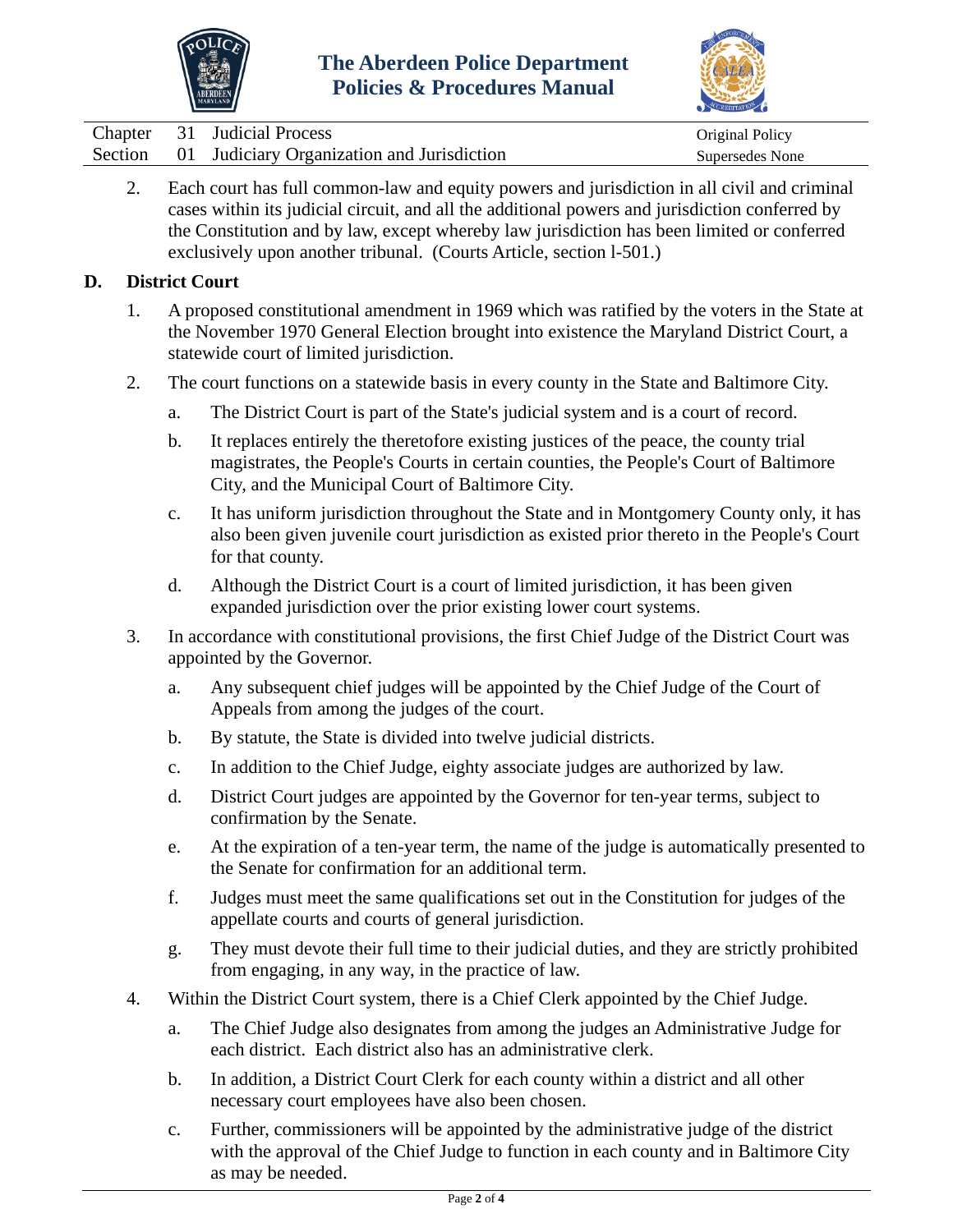



|         | MARYLAND                                                                                                                                                                         | ACCREDITATION   |
|---------|----------------------------------------------------------------------------------------------------------------------------------------------------------------------------------|-----------------|
|         | Chapter 31 Judicial Process                                                                                                                                                      | Original Policy |
| Section | 01 Judiciary Organization and Jurisdiction                                                                                                                                       | Supersedes None |
|         | The commissioners will perform functions similar to the old committing magistrates<br>with respect to issuance of arrest warrants, setting bail or collateral, or other terms of |                 |

- with respect to issuance of arrest warrants, setting bail or collateral, or other terms of pre-trial release, pending a hearing or incarceration prior to hearing.
- 5. The District Court has jurisdiction in criminal, traffic, and civil matters.
	- a. It has no equity jurisdiction and has juvenile jurisdiction in Montgomery County only. In criminal cases the court may conduct preliminary hearings in felony cases; it has general jurisdiction over misdemeanors whether common law, statutory, or established by ordinance and over criminal violations of State and local regulations.
	- b. In addition, it has jurisdiction over certain enumerated felonies if the amount or value of the goods taken or obtained by the party charged does not exceed \$500.
	- c. Its jurisdiction is exclusive if the penalty may not exceed confinement for one day less than three years or a fine of \$2,999, or both.
	- d. If the confinement is three years or more, or the fine is \$3,000 or above, the jurisdiction is concurrent with the Circuit Court.
- 6. The traffic jurisdiction of the court extends to every violation of the vehicle law.
- 7. In civil cases, the District Court has exclusive jurisdiction if the amount claimed does not exceed \$2,500 and in cases involving landlord and tenant, forcible entry and detainer, and grantee suits regardless of amount involved.
	- a. Where the claim exceeds \$2,500 and up to a maximum of \$5,000, it has concurrent jurisdiction with the trial courts of general jurisdiction.
	- b. If the amount in controversy in a civil suit is in excess of \$500 then eiher party has the right to demand a jury trial in which event, upon timely demand made, the case will be transferred from the District Court to a trial court of general jurisdiction.
	- c. In criminal and traffic cases a right to trial by jury exists if demanded prior to trial, if the punishment for the crime may exceed confinement for a period of over three months.
	- d. The State may not demand a jury trial.
- 8. Appeals from decisions of the District Court are taken to the Circuit Court in the county in which the judgment was rendered.
	- a. In Baltimore City they are taken in criminal and traffic cases to the Criminal Court of Baltimore City and in civil cases to the Baltimore City Court.
	- b. In criminal and traffic cases and in civil cases of less than \$500 the appeal shall be tried de novo unless the parties agree to an appeal on the record.
	- c. In civil cases involving claims of more than \$500 the appeal shall be on the record.
	- d. The time for noting an appeal in all cases must be within thirty days from the date of judgment in the District Court.

# **E. Juvenile Court**

1. The Juvenile Court exercises original complete jurisdiction over all juveniles who are identified as such in Chapter 28, Section VI.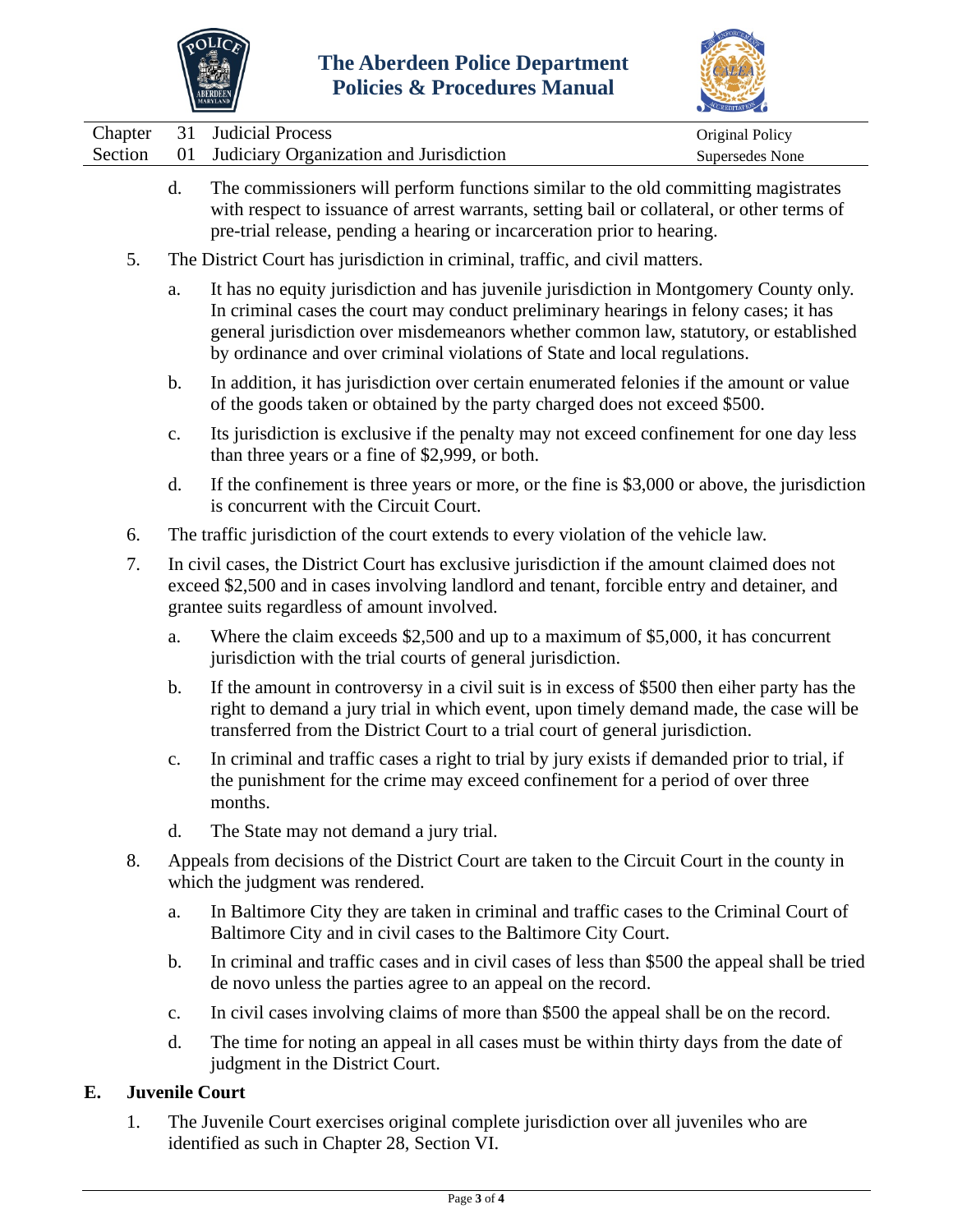



| <b>Chapter</b> | 31 Judicial Process                        | Original Policy |
|----------------|--------------------------------------------|-----------------|
| Section        | 01 Judiciary Organization and Jurisdiction | Supersedes None |

# **F. Grand Jury**

- 1. A grand jury is a required number of persons chosen from the citizens of a county by a court of competent jurisdiction and sworn to inquire of public offenses committed or triable with the county.
	- a. The individual selected to serve as a member of the grand jury is usually a person of some substance in the local community, a citizen and voter selected by lot from a special "blue ribbon" type of panel.
	- b. Generally, 23 jurors make up a grand jury.
	- c. Sixteen are necessary to constitute a quorum, and a majority of 12 affirmative votes is necessary for action.
	- d. The grand jury holds secret meetings to review legal evidence regarding the guilt of persons not usually present.
	- e. The persuasive arts of the assigned State's Attorney and the domination of his technical competence serve to motivate the thinking of many jurors.
	- f. Now and then, the scope of the role of members of the jury takes on new dimensions, and the jury acts on its own.
	- g. These "runaway" grand juries often do great civic good.
- 2. The role of a grand juror may be as a participant in a lengthy investigation or a brief hearing of witnesses.
	- a. All grand jurors are thoroughly instructed in the fact that the duty of the grand jury is to screen accusations which are without foundation and only formally accuse those persons against whom the evidence seems to be substantial.
	- b. It is frequently difficult for most people to distinguish their task from the role of a trial jury in deciding guilt or innocence.
	- c. Time and again, a grand juror will be cautioned by his foreman or a State's attorney that it is only necessary to have prima facie evidence to vote for an indictment; the trial of the offender will determine guilt or innocence.
	- d. When the grand jury returns an indictment against an individual, the matter is then presented to the circuit court for trial.
	- e. Should the grand jury fail to return an indictment the matter is then dismissed.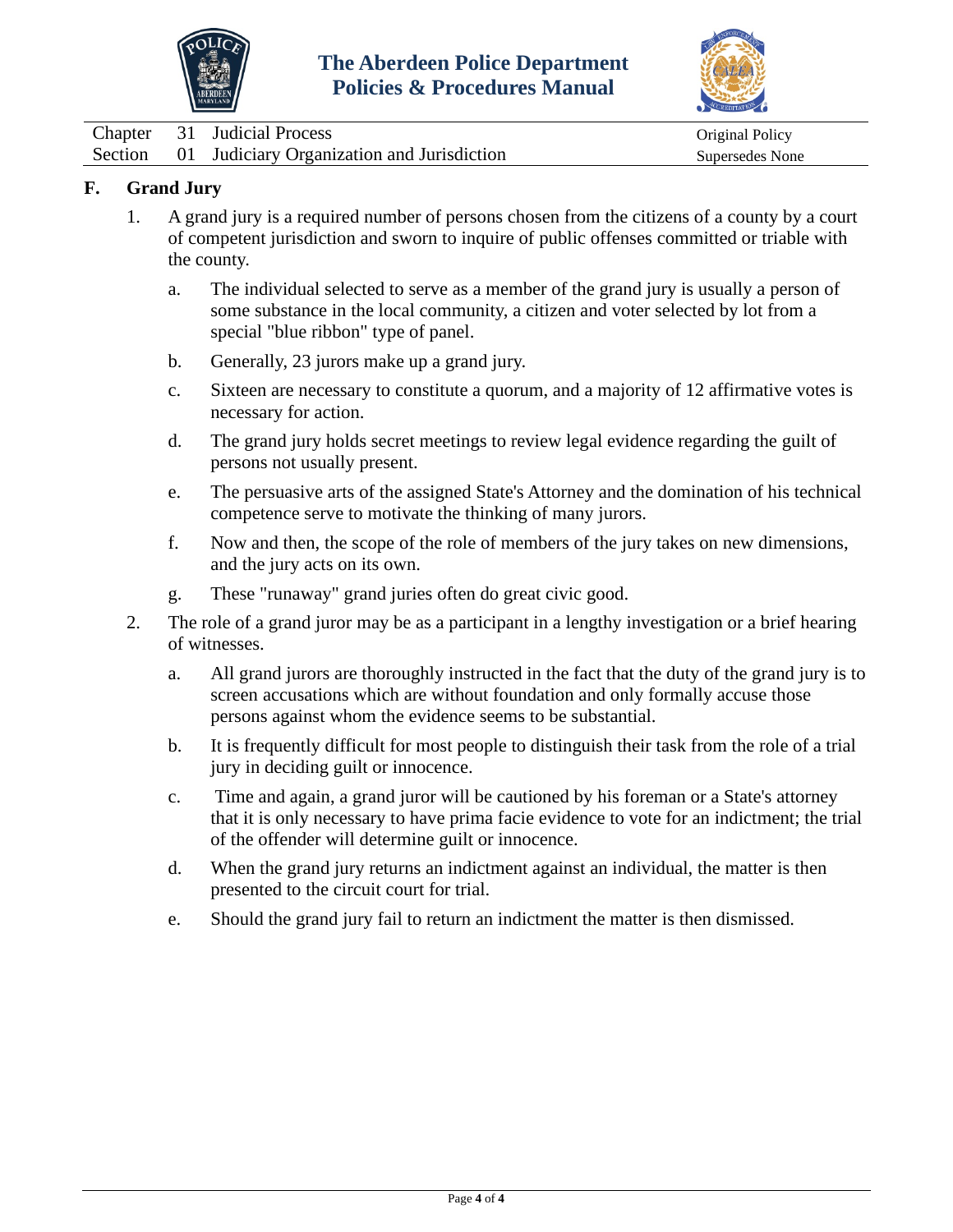



<span id="page-5-0"></span>Chapter 31 Judicial Process Original Policy Section 02 Judicial Process Supersedes None

# **A. Definitions**

- 1. Subpoena/Summons A process to cause a witness to appear and give testimony, commanding him/her to lay aside all pretenses and excuses, and appear before a court therein named at a time mentioned to testify for the party named under the penalty therein mentioned.
- 2. Subpoena *Duces Tecum* A subpoena requiring the production of records, books, papers, and other things described in the subpoena which are in the possession of the person subpoenaed.
- 3. Deposition Oral testimony recorded for use in court when a witness is unable to attend a trial or hearing.

### **B. Summonses, Subpoenas - Requests for Appearance as a Witness or to Provide a Deposition in a Traffic or Criminal Case**

- 1. The following paragraphs outline the procedure to be followed in serving a summons on an employee of the Department when that summons or subpoena is in reference to his appearance as a witness in a criminal or motor vehicle prosecution or in a civil proceeding arising out of a criminal or motor vehicle case.
- 2. All subpoenas and summonses for service on employees of the Department will be delivered to the records clerk in the Administrative Office. All subpoenas and summonses will be entered into the CAD System.
	- a. A "Court Summons Notice" will be placed into the employee's mail box and e-mail calendar. Upon receiving the "Court Summons Notice," the summons then goes to the shift section supervisor and the officer should sign the notification log.
- 3. All subpoenas or summonses received by an employee compelling only the production of criminal records processed by the Department should be forwarded directly the Administrative Office.
	- a. In motor vehicle accident investigations, subpoenas or summonses for records only will be forwarded to the records clerk.
	- b. The procedures outlined above will not be utilized when an employee of the Department has been subpoenaed or summoned in a particular case and the Department records are part of his investigation.

### **C. Lawsuits and Subpoenas**

- 1. The following procedures are intended to expedite the handling of legal processes filed against the Department and/or against its individual employees, and to ensure a consistency in the manner in which these processes will be disposed of by the Department.
- 2. A subpoena or summons received requesting the production of official Department personnel records or files, reports of internal investigation, or other official reports, such as disciplinary records, etc., are to be immediately forwarded directly to the Chief of Police, who may forward the subpoena or summons to the City Attorney for legal review and guidance.
	- a. In most cases, the court will allow sufficient time for these processes to be routed through normal channels.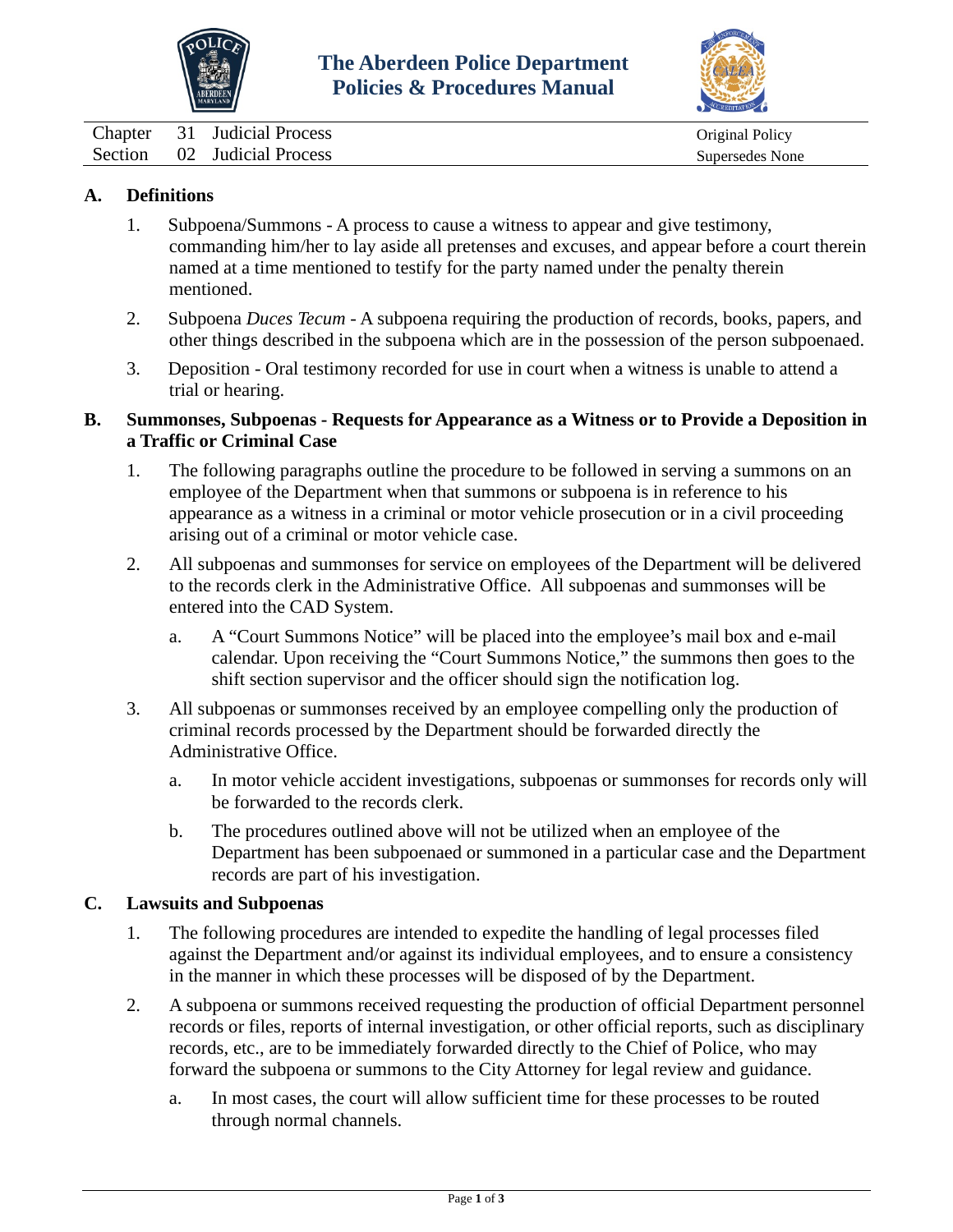



|  | Chapter 31 Judicial Process | Original Policy |
|--|-----------------------------|-----------------|
|  | Section 02 Judicial Process | Supersedes None |

- b. If, however, the subpoena directs production of the records less than forty-eight hours from the time it was received, the Chief of Police will immediately be notified by telephone of the receipt of the subpoena.
- 3. Any lawsuit filed against and served on any employee as the result of the operation of any Department vehicle, is to be forwarded immediately to the Chief of Police.
	- a. The Chief of Police will forward the subpoena/summons to the City Manager, who will then forward all relevant documents to the City's insurance company for appropriate processing and representation.
- 4. When any employee of the Department is sued in any court in this State for any act arising out of his official duties, he is to immediately forward the suit papers together with all supporting documents, reports, etc. to the Chief of Police.
	- a. The Chief of Police will then forward the documents to the City Manager and City Attorney for review.
- 5. In any instance where the Department or any individual employee of the Department is served with an injunction or other type of process requiring some type of immediate relief, the Chief of Police is to be notified immediately so that proper action may be taken in the matter.
- 6. All lawsuits against the Chief of Police or the Department are to be immediately forwarded to the Chief of Police.
	- a. If the subpoena or summons attached to the lawsuit requires a response in less than forty-eight hours, the Chief of Police will notify the City Attorney so that he may properly dispose of the suit papers.
	- b. Any summons or subpoena received by the Department compelling the attendance of the Chief of Police is to be immediately forwarded directly to the Chief of Police.
	- c. If the summons or subpoena requires a response in less than forty-eight hours, the Chief of Police should be advised immediately.
- 7. The attorney for the City of Aberdeen will only be contacted by employees of the Department after they receive approval from the Chief of Police or the City Manager.
- 8. Because of the growing volume of litigation in the Federal courts, the courts have decreed that Complaints/Summonses may now be served by mail rather than by personal service.
	- a. When a Department employee receives a Federal Complaint/Summons/Maryland State MVA/District Circuit Court Summons through the mail, he will complete the form enclosed with the Complaint/Summons and turn it into the Records Section for distribution processing and documentation.
	- b. The form must be signed, dated and mailed immediately to the clerk's office of the U.S. District Court.
- 9. When the employee requires legal representation from the Department, a copy of the completed form, a copy of the summons/ complaint, and all material relevant to the case will also be forwarded to the Chief of Police for review and disposition.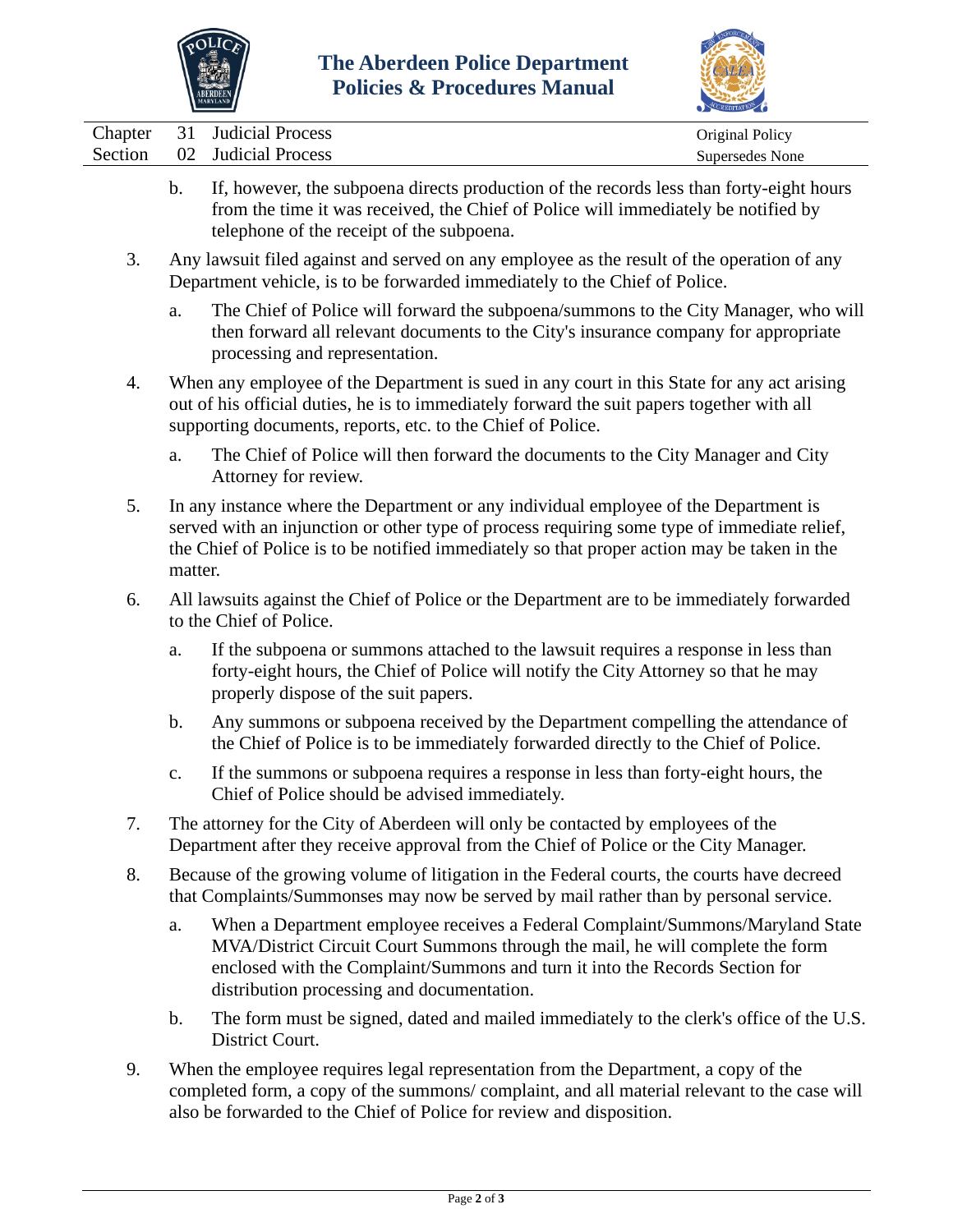



## **D. Request for Appearance as a Witness or to Provide a Deposition for a Defendant**

- 1. There are occasions when a Department employee may be summoned as a witness or to provide a deposition for a defendant.
	- a. Generally, this testimony will be confined to character references and the product of personal knowledge of a defendant.
- 2. When providing testimony about the character of a defendant, a Department employee shall do so as a private citizen.
	- a. An employee shall not allow the fact that he is a police officer to influence the opinion expressed in a character reference.
- 3. If the employee is summoned to testify for a defendant in a case which was investigated by him, the employee shall testify to the facts of the case as they are known to him.
- 4. Whenever an employee is summoned to give testimony for a defendant, he shall notify his supervisor immediately, in writing.
	- a. This notification shall include the name of the defendant, the date and place of trial, and the issues about which the employee will be testifying.
- 5. The supervisor shall forward a copy of the correspondence to the Chief of Police.
	- a. The supervisor shall also contact the State's Attorney's Office and apprise them that the employee will be appearing as a witness or that he will be providing a deposition for a defendant.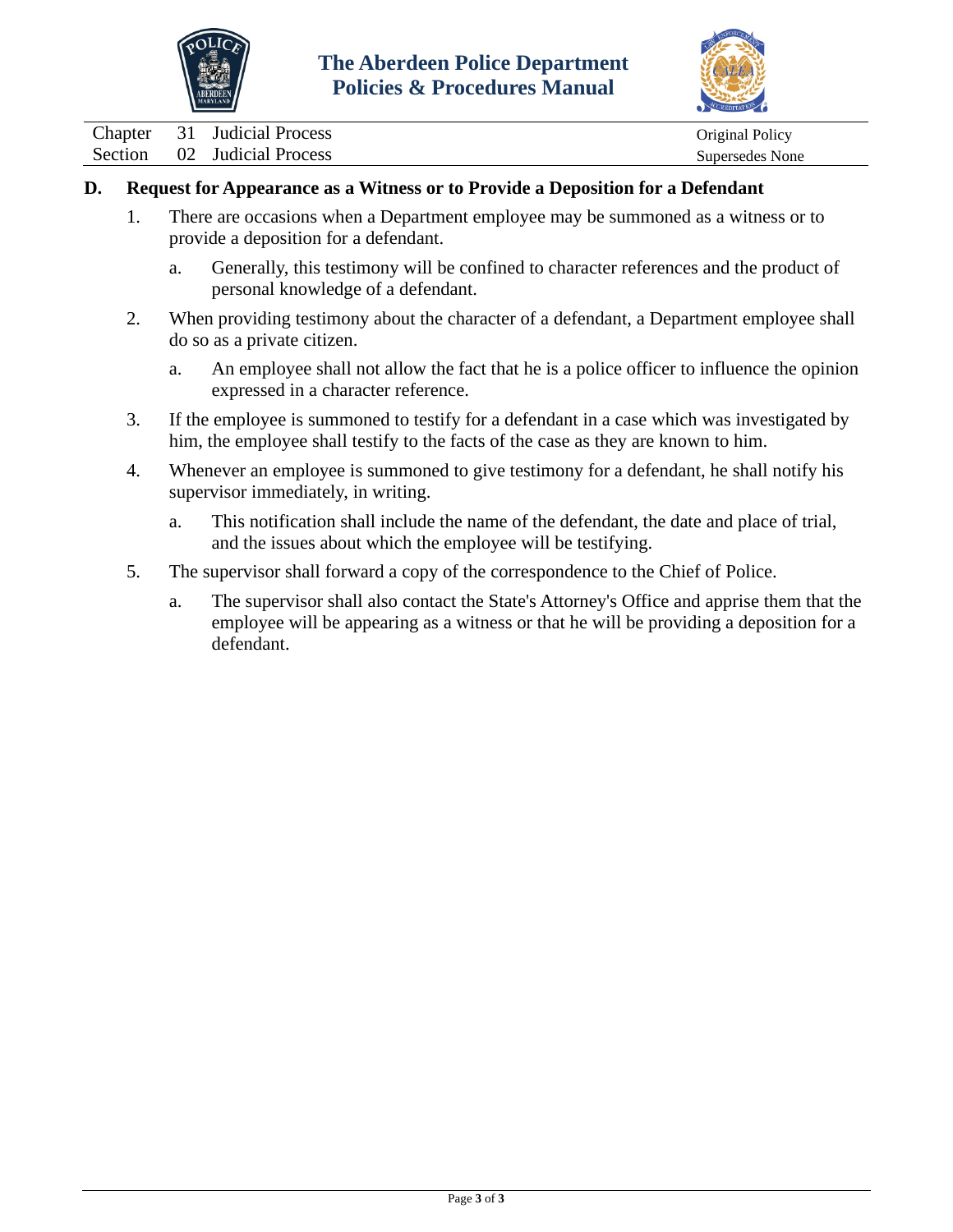



<span id="page-8-0"></span>Chapter 31 Judicial Process GO 14-098

Section 03 Court Attendance Supersedes GO 14-096

# **A. Appearance of Employees Testifying** (26.1.1)

- 1. An employee testifying shall give proper attention to his person and clothing to ensure that he presents a neat, clean, and business- like appearance.
- 2. The clothing shall be clean, in good repair, and properly pressed.
- 3. An officer, when appearing in court as a representative of the Department, shall wear the prescribed issue uniform unless otherwise directed by his supervisor.
- 4. Male civilian employees and male officers wearing civilian clothing or assigned to other than the uniform force shall dress in appropriate business attire including a coat and tie.
- 5. Female civilian employees and female officers assigned to other than the uniform force shall dress in appropriate business attire.
- 6. When an officer appears or testifies in any Court in any capacity other than as a representative of the Department acting on official Department business, the officer shall not wear the Aberdeen Police Department uniform.

### **B. Notification to Patrol Supervisor and Communications Section** (26.1.1)

- 1. The officer should leave his assignment in time to arrive at court at least fifteen minutes before his scheduled appearance.
- 2. When his court appearance is completed, the officer, if still on duty, shall report back to his assignment.
- 3. The officer shall notify the supervisor and Communications when the officer leaves his assignment and when he returns.

### **C. Attendance** (26.1.1)

- 1. If for any reason an officer is unable to appear in court at the required time, the officer shall notify the State's Attorney's office or the Court directly, as far in advance as possible.
- 2. If the officer arrives late, through unexpected causes, the officer shall explain the delay to the State's Attorney in charge of the case or the court.
- 3. The officer shall not leave until the conclusion of the case, unless given permission by either the State's Attorney or the court.
- 4. When an employee is subpoenaed/summoned to appear in two different courts at the same time, he shall notify the State's Attorney or other persons concerned with the assignments so that proper arrangements can be made for his appearance in one of the courts at a different day and/or time.

### **D. Jury Service** (26.1.1)

- 1. An employee serving on a jury shall absent from his duties without loss of pay and without charge against any leave.
- 2. If, after reporting for jury duty, the employee's services are not required and he is dismissed for the day, the employee, if still on duty, shall report back to his assignment.
- 3. An employee who is selected for jury service shall notify his supervisor.
- 4. Fees received by the employee for jury service shall be retained by the employee and need not be reported to the Department.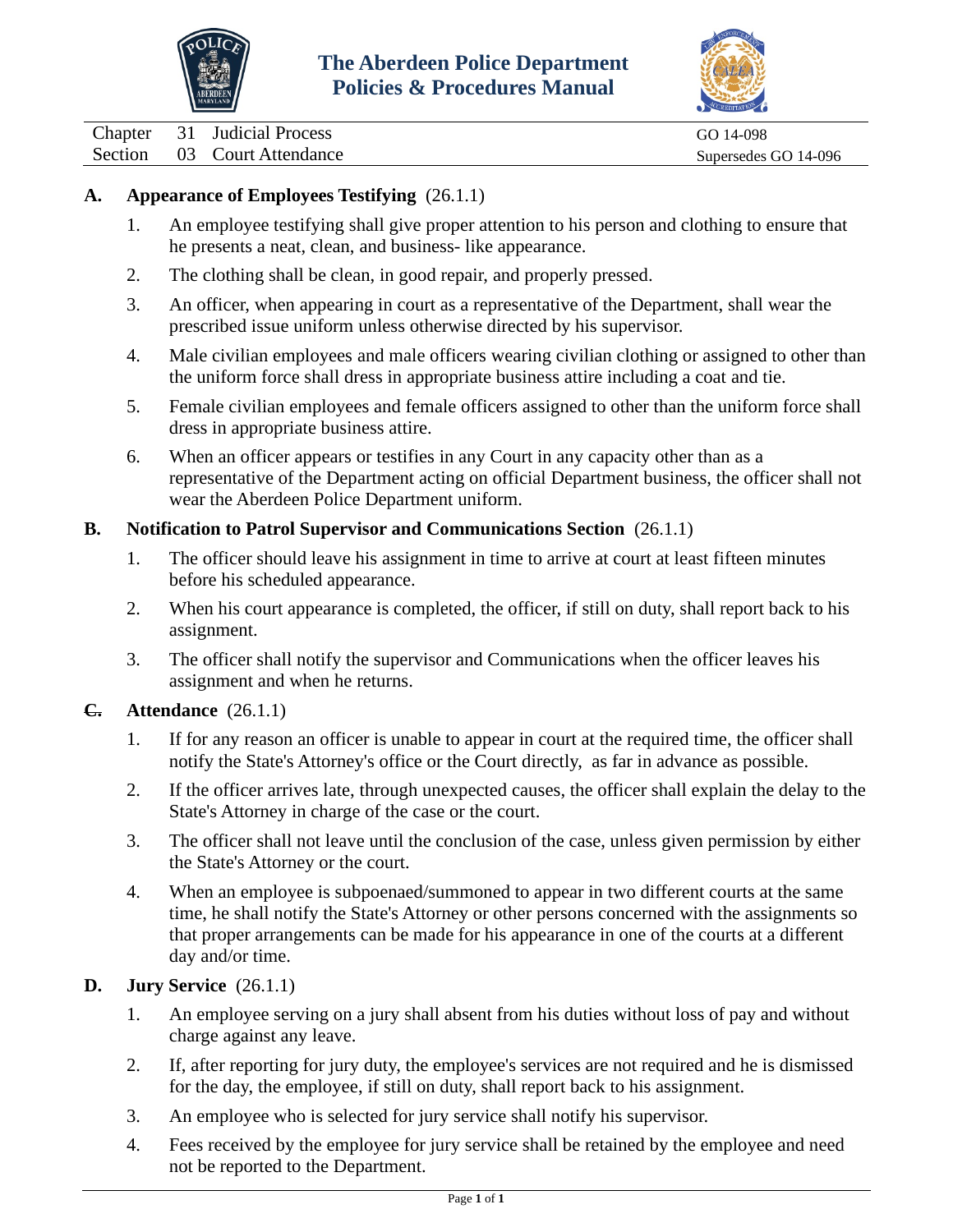



<span id="page-9-0"></span>Chapter 31 Judicial Process Original Policy

Section 04 Employee Testifying Supersedes None

## **A. Function of Employee Testifying in Court**

1. The primary function of an employee testifying in court is to furnish evidence which will assist the court or jury in arriving at a just verdict.

## **B. Pre-Trial Preparation**

- 1. A complete and exhaustive investigation, during which adequate notes are made, is the foundation for a satisfactory court appearance.
- 2. The employee shall carefully review his/her notes shortly before appearing in court.
	- a. This will ensure that events about which the employee may testify are fresh in his/her mind.
	- b. An employee testifying before the Grand Jury, Criminal Court, or Civil Court shall have available all notes, reports, and evidence of the case.
- 3. Any original notes which the employee may require during his/her appearance in court shall be readily available on his/her person.
	- a. It must be remembered that notes used to testify in courts are subject to review by both the court and defense attorney.
- 4. The employee shall assemble and have readily available any physical evidence which the employee has gathered, and which may be required during the trial.
- 5. Ordinarily, the prosecuting attorney should arrange an interview with the officer before the trial.
	- a. If such an arrangement is not made, it may be wise, depending upon the circumstances of the case, for the officer to request such an interview;
	- b. The employee will thus learn in advance the line of questioning the employee may expect and will be enabled to assist and advise the prosecutor of all factors relating to the case.

#### **C. Actual Testimony**

- 1. The importance of knowing how to testify properly in court cannot be overemphasized.
	- a. The purpose is not that an officer's testimony unduly influences the court or jury, but that his/her testimony be given the full weight and credit to which it is entitled.
	- b. The officer's efforts in preparing his/her case must not be wasted by poor presentation of testimony in court.
	- c. Certain principles for testifying in court are set forth below and should be followed in every case.
- 2. When called to the witness stand, the employee shall walk to it erect, in a calm and dignified manner.
- 3. While taking the oath, the employee shall face the officer administering it.
	- a. He shall raise his/her right hand, with fingers extended, to shoulder height, and respond clearly and positively. Exceptions: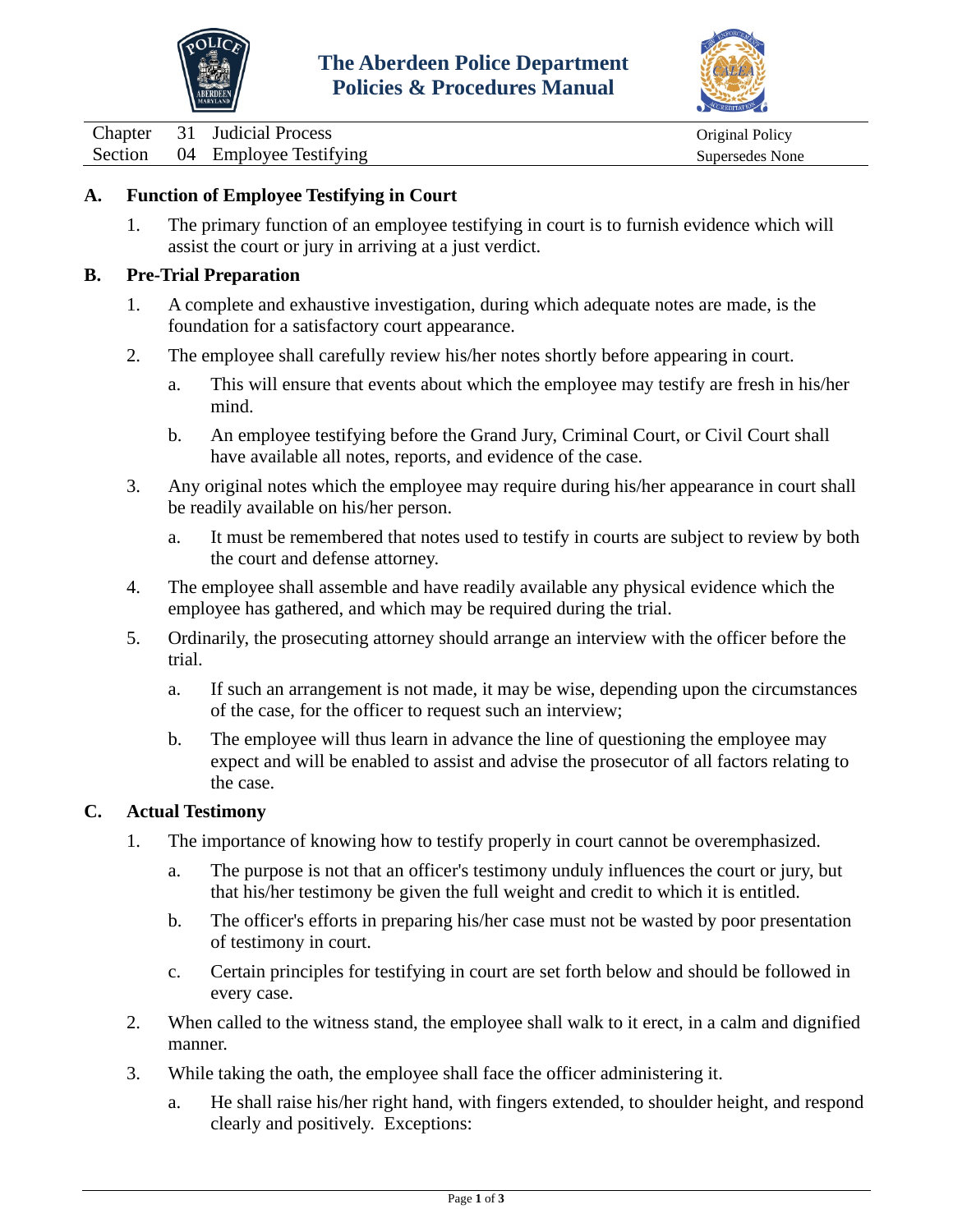



|  | Chapter 31 Judicial Process    | Original Policy |
|--|--------------------------------|-----------------|
|  | Section 04 Employee Testifying | Supersedes None |
|  |                                |                 |

- 1) Usually the oath is not administered in cases in which a defendant pleads guilty; therefore, in such cases, the officer shall not raise his/her hand unless ordered to do so.
- 2) If called to the stand more than once during the same trial, the witness is sworn only on the first occasion.
- 4. After the oath has been administered the employee shall sit comfortably and erectly on the witness chair.
	- a. The employee shall fold his/her hands and avoid any mannerisms which would indicate nervousness or tend to distract the jury.
- 5. The employee taking the witness stand shall provide his/her full name, official title, and department.
- 6. The employee's testimony shall be responsive, concise, factual and worded in plain everyday language.
	- a. The employee shall speak in a conversational tone and with enough clarity and distinction that the court, jury, and counsel may easily hear his/her testimony.
	- b. As the employee testifies, the officer shall face the judge or the jury directing his/her testimony to them, through the employee may face the interrogator while being asked a question.
- 7. The employee shall be respectful both in manner and speech to all parties in the proceeding.
	- a. The employee shall address the court as "Your Honor," and attorney as "Sir," and refer to the person on trial as "the defendant."
	- b. The employee must answer questions of both prosecution and defense in the same manner insofar as his/her tone, manner, and readiness of response are concerned, otherwise, the employee may give the impression of prejudice.
- 8. The employee shall be certain that the employee understands a question before answering it. the employee may ask to have the question repeated if the employee did not hear it or if its meaning was not clear.
- 9. The employee should pause briefly before answering a question.
	- a. This is done for the following reasons: it ensures that the question is complete, preventing misinterpretation of such question; it gives the court stenographer an opportunity to record the question; it gives the opposing counsel time to object, if the employee so desires; it gives the officer a chance to analyze the question and to frame a complete and accurate answer.
	- b. However, this pause should not be too long, as hesitation may be interpreted as indecision or uncertainty.
- 10. Answers should be complete and to the point, free of immaterial or irrelevant details.
	- a. To avoid the possibility of being misunderstood, the employee should avoid using long or complex sentences, or words with which the employee is not familiar.
- 11. If the employee has made a mistake while testifying, the employee will immediately acknowledge the mistake and correct it.